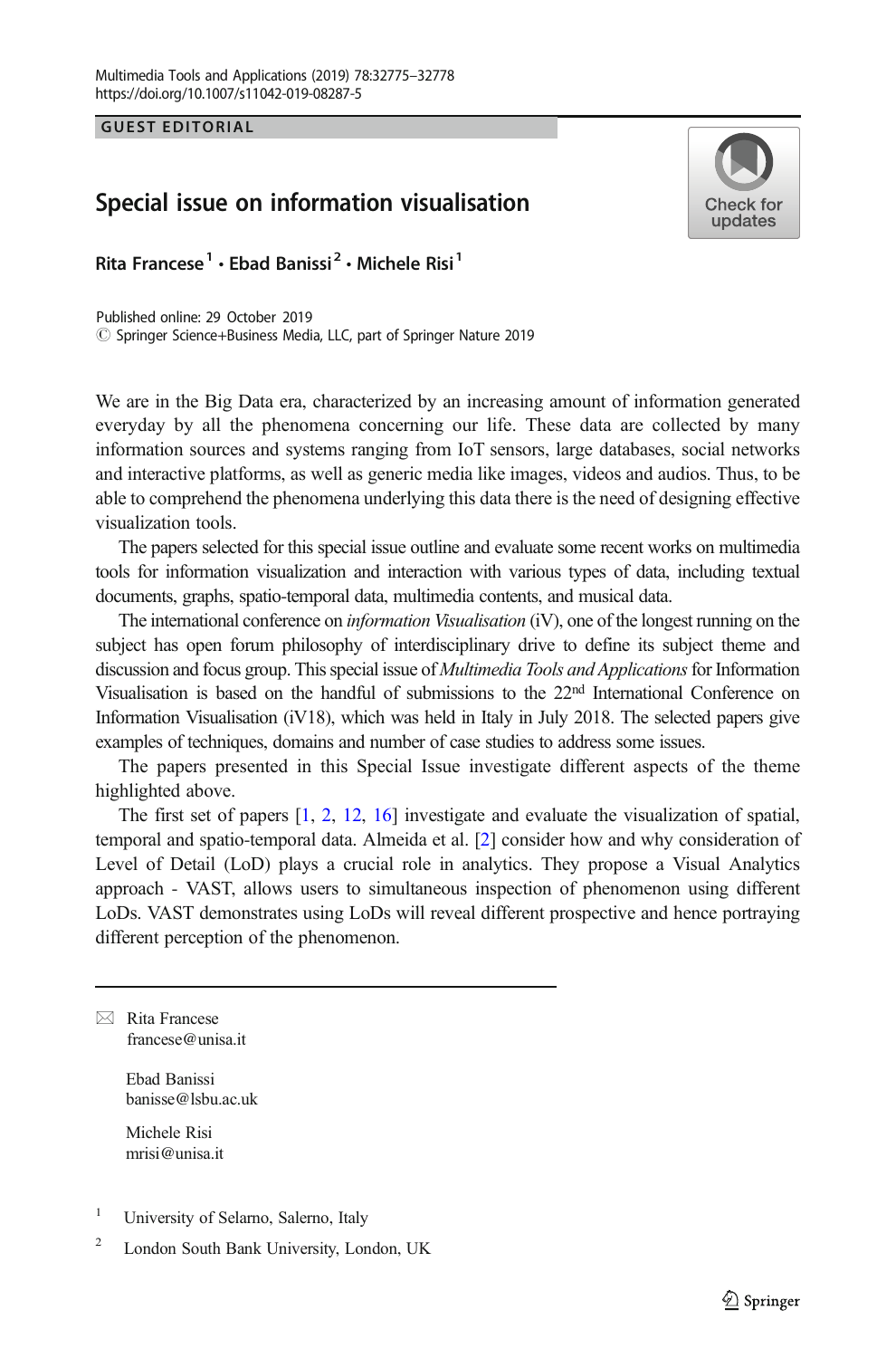Virtual Reality (VR) technologies are adopted by Okada et al. [\[16\]](#page-3-0) to perform a spatio-temporal social media data exploration by three-dimensional temporal visualization of tweets of microblogs with location information. They further highlight how VR can used to explore and extract further details tweets of microblogs contents as well as t-temporal attributes of the events.

Afonso and et.al. [\[1\]](#page-2-0) explore analytics in video games by using visualizations techniques, in particular animated maps, for control and analysis of spatio-temporal information data associated to player performance within game environment.

Garcia et Al. [[12\]](#page-3-0) present a collaborative virtual reality environment in which distributed multidisciplinary teams involved in space exploration activities come together and explore areas of scientific interest of a planet for future missions.

The evolution from low to high dimension data requires new approaches for detecting functional dependencies between different dimension. Caruccio et al. [\[7\]](#page-3-0) propose a visual metaphoric approach for visualizing approximate functional dependencies for big- and multimedia- data.

Malandrino et Al. [[15\]](#page-3-0) and Coletta and et al. [\[9](#page-3-0)] focu on the limitations of modern music composition tools. Malandrino et Al. [\[15](#page-3-0)] highlight the problem of learning and compose a specific type of classical music: music in chorale style. They further demonstrates how additional (visual) information, provided through a specific software tool, could be useful to improve learning and composition of this kind of music.

Coletta and et.al. [[9](#page-3-0)] demonstrate how the natural channels of communication as used by an orchestra conductor can be mapped as gesture- and voice-based multimodal wrapper for music editor applications. The wrapper translates user gestures and music jargon keywords into mouse clicks or keyboard touch-actions.

The next two papers [\[3,](#page-3-0) [14](#page-3-0)] propose new techniques and approaches to improve the visualization of multidimensional graphs. Bruder et al. [\[3](#page-3-0)] examine the visualization and interactive analysis of dynamic graphs that contain a large number of time steps of time varying data. Dynamic graph are represented by space-time cubes by stacking the adjacency matrices.

The visualization of undirected graphs and symmetric square matrices are complex, especially for high dimensional graph. A method for visualizing undirected graphs and symmetric square matrices is proposed in [\[14](#page-3-0)]. Graphs are transformed into overlapping sets, which in turn visualized by exploiting a set visualization techniques such as Euler diagrams or rainbow boxes.

Visualization techniques are often adopted in Software Engineering for different purposes. In this special issues, two papers are related to software visualization and multimedia control. Software visualization is to aid comprehension technique adopted in the context of software maintenance, reverse engineering, and software evolution analysis. Romano et al. [[18\]](#page-3-0) adopts city metaphor, where a program is represented by a city and evaluate its implementation in both a VR-based tool and a 3D-based tool with respect to users' feelings, emotions, and thinking.

Revision control has been widely deployed for text files, but can be inconvenient when applied for multimedia applications because of significant amount of binary data, such as images, videos, meshes, and animations. Castellano et al. [[5](#page-3-0)] propose RECODE, a revision control system for digital images which stores revisions in the form of a directed acyclic graph, where nodes represent editing operations, and edges describe the spatial and temporal relationships between operations.

The rapid growth of multimedia application needs the development of new visualization techniques for analyzing them from different perspectives. Del Fatto et al. [\[11\]](#page-3-0) present a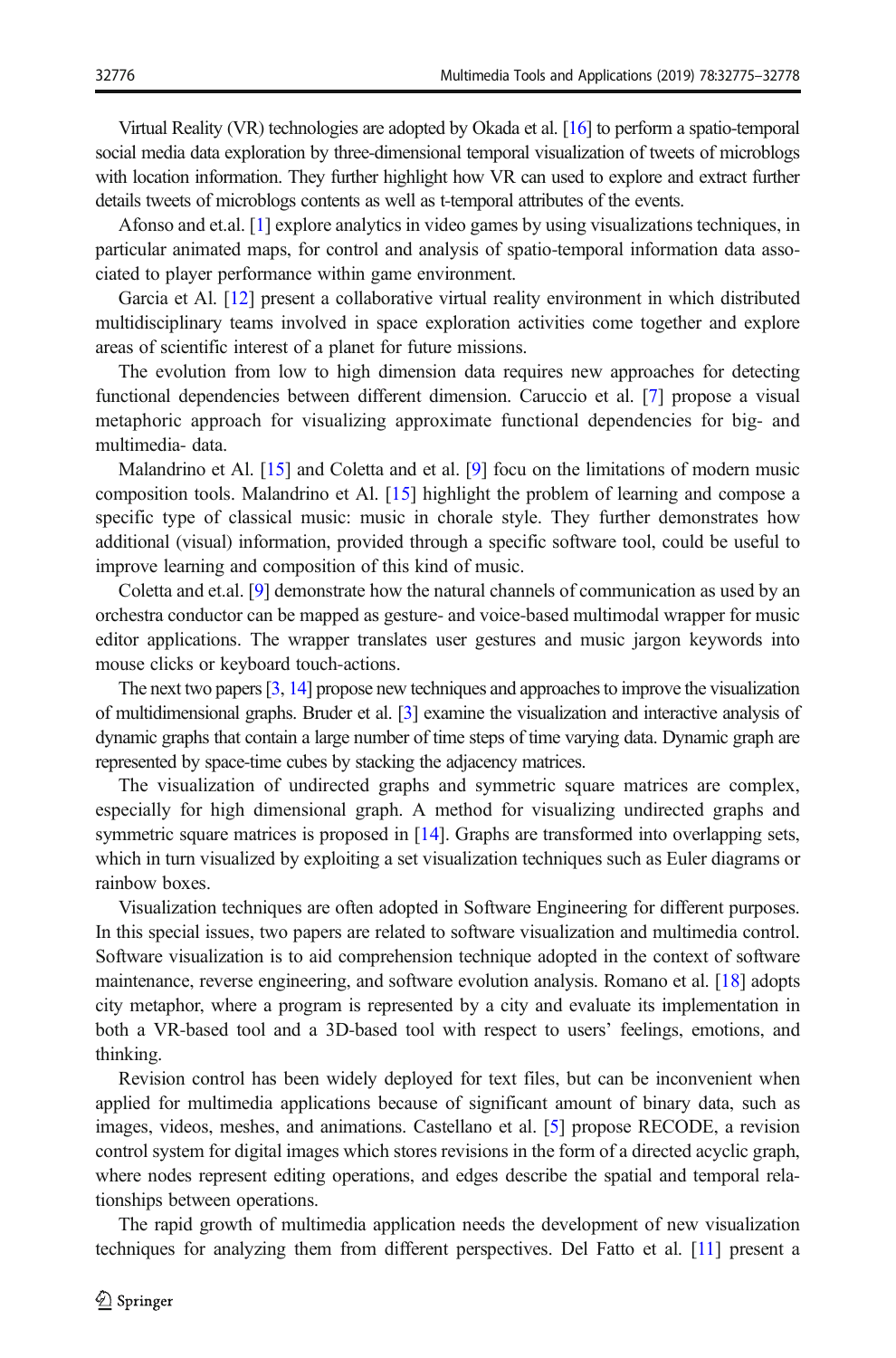<span id="page-2-0"></span>multimedia analytics application for summarizing and analyzing temporal data captured by eye-tracking experiments, while Koivunen-Niemi [[13\]](#page-3-0) proposes the use of temporal visualizations for examining differences in media narrative patterns over time and across publications. In particular, they compare co-occurrences of variables in multimedia content chronologically, which can be more useful in identifying patterns and possible biases in media coverage than simply counting the individual occurrences of those variables independently. The paper proposes a visualization approach, called time-sets, aiming at support the temporal comparisons of such co-occurrences.

The remaining papers in this special issue stand in between theoretical and applicative approaches, by exploring novel applications of visualization techniques.

The scope of the paper proposed by Carrion et al. [\[6\]](#page-3-0) concerns Taxonomies, semantic resources that help to categorize and add meaning to data by extracting knowledge from large and unstructured data sets. The creation of Taxonomies is very onerous and requires the intervention of domain experts. The paper proposes a semi-automatic taxonomy generation tool for supporting domain experts in building taxonomies that used to automatically create semantic visualizations of data.

Corbatto  $&$  Dattolo [\[10](#page-3-0)] examine the problem of providing support to teachers which have to conduct their lessons having not only the availability of a huge amount of contents and learning objects on the Web.

Cattaneo et al. [[8](#page-3-0)] investigate the Source Camera Identification problem (i.e., determining the particular digital camera used for taking a given image) on Hadoop, a software framework that provide coding of distributed applications starting from a *MapReduce* algorithm with little programming efforts.

When users are immersed in a Virtual Reality environment their perception is affected by the environment stimuli. Perales et al. [\[17\]](#page-3-0) create an interactive VR system which combines the power of VR with other multimedia technologies such as sounds (binaural), music or colors, to study how they affect moods and also to the brainwaves and how they are sensed by the users. To evaluate the system Electro-Dermal Activity is adopted to compare subjective user perceptions against physical parameters variations.

Buono and et al. [[4](#page-3-0)] propose an analysis of air quality data, which may reveal the quality of life and can prevent dangers for the citizen health. This work presents a visual analytics approach to support air quality experts in the analysis of data produced by electronic nose devices. Clustering and visualization techniques are adopted to analyze such data with the support of calendar, map and line graph visualization.

We conclude this editorial with special thanks to both the authors, who decided to share their experience and research, and to the reviewers, who provided very helpful suggestions to clarify and improve the papers. We hope the readers will enjoy the papers collected in this special issue and get inspiration for new ideas and research directions.

The Guest Editors

## References

- 1. Afonso AP, Carmo MB, Goncalves T, Vieira P (2019) VisuaLeague: Player Performance Analysis using Spatial-temporal Data
- 2. Almeida Silva R, Moura Pires J, Datia N, Santos MY, Martins B, Birra F. (2019) Visual Analytics for SpatioTemporal Events